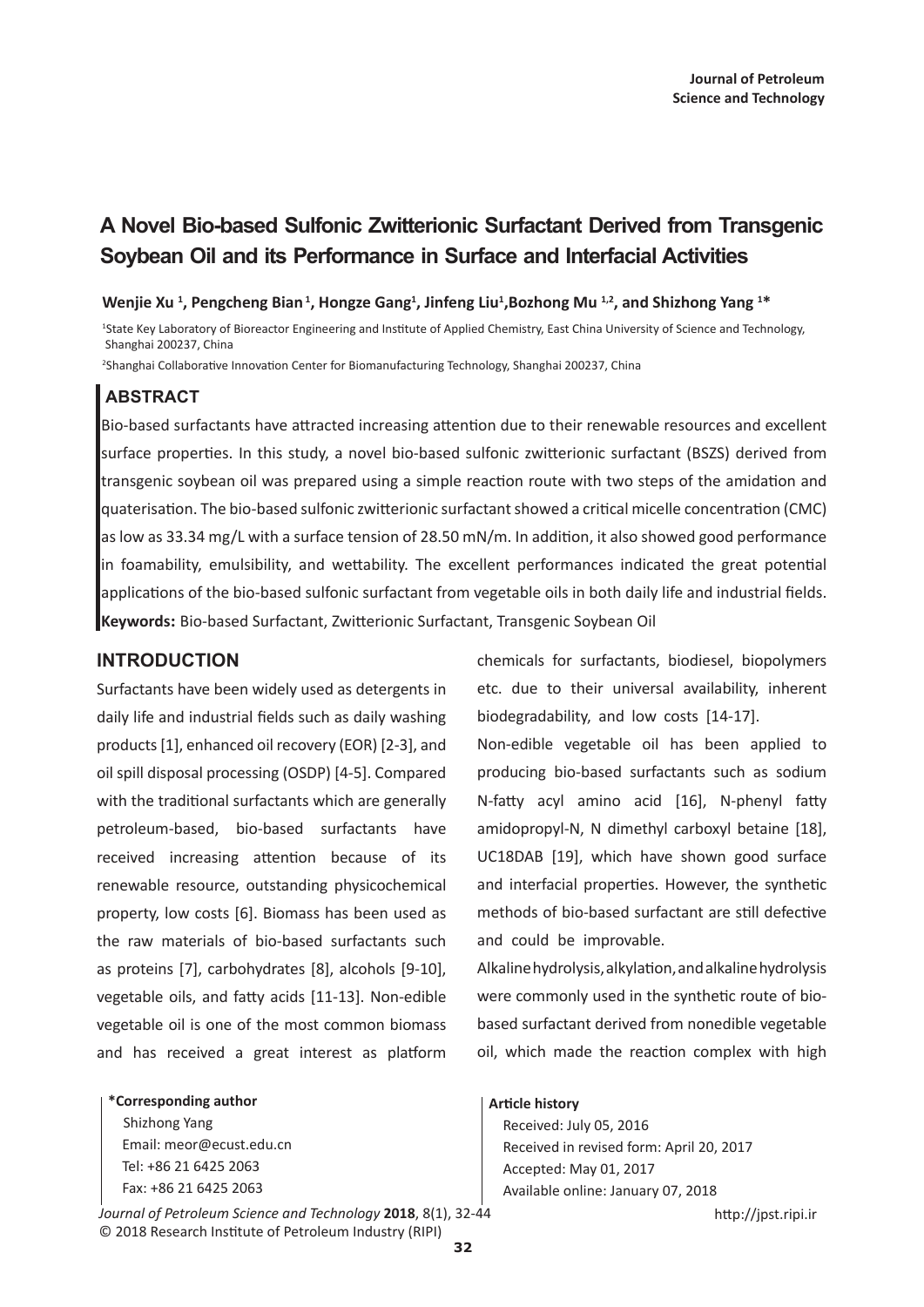energy consumption and emission of pollutants. For example, after the alkaline hydrolysis, a large amount of acid was consumed to neutralize the alkaline, and a great deal of salt was produced, which increased the burden to the environment. Meanwhile, the complexity of the reaction process greatly increased the energy consumption. On the other hand, SO<sub>2</sub> and HCl would be produced in the acyl-chlorination, because of the use of thionyl chloride. It is neither economic nor environmentally friendly.

In the present study, a novel bio-based sulfonic zwitterionic surfactant was synthesized using renewable transgenic soybean oil as the starting material by a strategy of a facile two-step route, amidation, and quaterisation, which was simpler, was more energy saving, and had lower pollutants. The fatty acid amine obtained from amidation was detected by GC-MS. The novel bio-based sulfonic zwitterionic surfactant (BSZS) was determined by ESI-MS, and its surface behavior; moreover, foamability, emulsibility, and wettability were evaluated in this paper.

## **EXPERIMENTAL PROCEDURES Materials**

N, N-Dimethyl-1, 3-propane diamine (AR, Aladdin, Shanghai, China), sodium 3-chloro-2-hydroxy propane sulfate (95%, Aladdin, Shanghai, China), KOH (AR, Shanghai Lingfeng Chemical Reagent Co. Ltd., Shanghai, China), acetic ether (AR, Shanghai Lingfeng Chemical Reagent Co. Ltd., Shanghai, China), sulfuric acid (AR, Shanghai Lingfeng Chemical Reagent Co. Ltd., Shanghai, China), methanol (AR, Sinopharm Chemical Reagent Co. Ltd., Shanghai, China), anhydrous sodium sulfate (AR, Sinopharm Chemical Reagent Co. Ltd., Shanghai, China), 1, 4-dioxane (AR, Sinopharm Chemical Reagent Co. Ltd., Shanghai, China), and isopropanol (AR, Shanghai Lingfeng Chemical Reagent Co. Ltd., Shanghai, China) were used without further purification. Transgenic soybean oil was purchased from supermarkets, and its saponification value was determined to be 194.93 mg KOH/g.

#### **Synthesis Methods**

BSZS was synthesized from transgenic soybean oil through two processes, namely amidation, and quaterisation.

#### **Amidation**

#### (1) Direct Amidation

A certain amount of transgenic in which the content of main fatty acids were listed in Table 1, N, N-Dimethyl-1, 3-propane diamine, and KOH were added into a flask and were then refluxed at temperatures of 120, 130, and 140°C for several hours. (2) Transesterification-amidation

8.97 grams  $(1.03\times10^{-2} \text{ mol})$  transgenic soybean oil, 0.18 grams  $(3.26 \times 10^{-3} \text{ mol})$  KOH, and 12.0 mL methyl alcohol were added into a flask, and refluxed at 65 °C for 2 hours. The resulted mixtures were then remained quiescently for a while until layering. The supernate was a mixture of the methyl alcohol, KOH (potassium hydroxide), and fatty acids methyl ester produced in the reaction and glycerol ester which were not react completely, and the lower layer was glycerol. The supernate was then transferred to another flask and refluxed at 110°C to recycle methyl alcohol for 1 hour; then, the process was followed by the addition of 8.97 grams  $(8.61\times10^{-2} \text{ mol})$  N, N-Dimethyl-1, 3-propane diamine, and 0.19 grams KOH into the flask, and refluxing at 140°C for 8 hours.

*Journal of Petroleum Science and Technology* **2018**, 8(1), 32-44 © 2018 Research Institute of Petroleum Industry (RIPI)

After the amidation reaction, the remained N,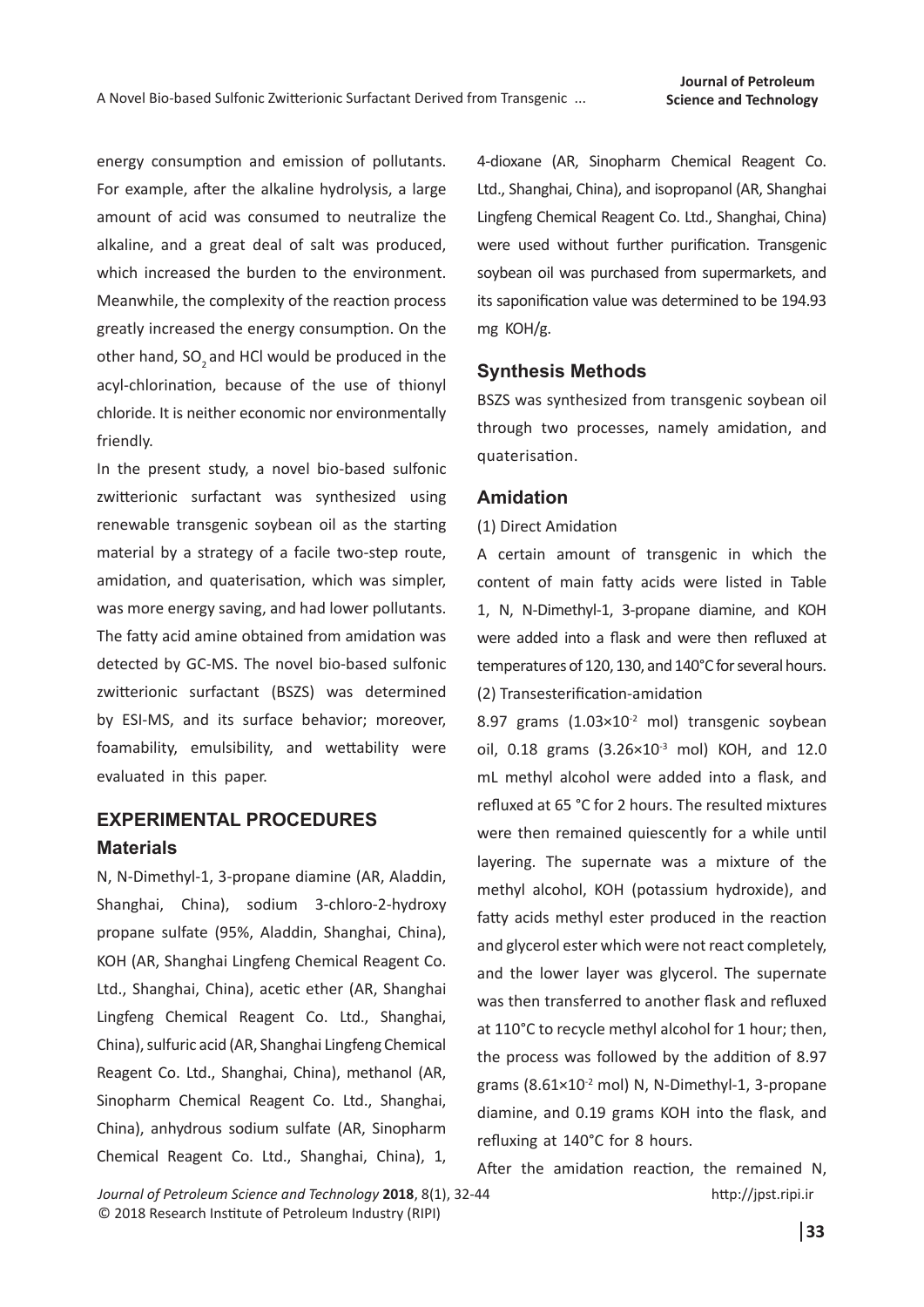N-Dimethyl-1, and 3-propane diamine were recycled by being evaporated under reduced pressure. 5 mL of a 15 (wt.%) NaCl solution was added into the reaction mixture to separate glycerol and KOH. Then 15 mL ethyl acetate was used to extract the organic phase for 3 times. The fatty acid amides were obtained from the organic layer.

#### **Quaterisation**

1.00 grams fatty acid amide and 0.68 grams sodium 3-chloro-2-hydroxy propane sulfate were added into a flask along with 0.034 grams NaOH as the catalyst and isopropanol/water mixture as solvent. Under the condition of a reaction time equal to 4 hrs and variable temperature,  $V_{isopropanol}/V_{water}$ , and amount of solvent, the optimum condition was obtained by the method of orthogonal experiments. After the reaction, the solvent was evaporated under reduced pressure, and then extracted in ethyl alcohol to filtrate and remove the insoluble sodium 3-chloro-2-hydroxy propane sulfate and NaCl. After that, the ethyl alcohol was evaporated under reduced pressure to obtain the crude BSZS, and then the crude BSZS was weighed. Finally, the crude BSZS was extracted in ethyl acetate to remove the soluble fatty acid amine, and obtain the insoluble BSZS. The removed soluble fatty acid amine was washed by water for three times and dried to obtain the unreacted fatty acid amine.

#### **Characterization**

Gas chromatography mass spectrometry (GC-MS) was recorded on Agilent 6890N Network GC system and 5978 inter Mass Selective Detector. Electrospray ionization high resolution mass spectrometry (ESI HRMS) was recorded on the Waters LCT Premier XE Mass Spectrometers [17].

*Journal of Petroleum Science and Technology* **2018**, 8(1), 32-44 © 2018 Research Institute of Petroleum Industry (RIPI)

#### **Measurements of Surface Tensions**

BSZS aqueous solutions of different concentrations ranging from  $1.7 \times 10^{-6}$  mol/L to  $5.9 \times 10^{-3}$  mol/L were prepared by using double distilled water. The surface tensions (SFT) of these solutions were measured by the plate method using a DCAT 21 tensiometer (Dataphysics, Germany) at 25.0  $\pm$ 0.1°C [20] for three times, and the average value was obtained. The surface tension between air and double distilled water was 71.9 mN/m at 25 °C. Surface excess at CMC ( $\Gamma_{\text{max}}$ ) was derived from the Gibbs adsorption isotherm equation[21].

$$
T_{\text{max}} = -\frac{1}{2.303\eta RT} \left(\frac{\partial SFT}{\partial \lg C}\right)_T \tag{1}
$$

where, *C* is the concentration of the surfactant in aqueous solution, and R is equal to 8.314 J/mol/K; *T* was set at 298.15 K; SFT is expressed in mN/m, and *η* was set to 1 for zwitterionic surfactants [22]. The area occupied per surfactant molecule  $(A_{min})$  at CMC on air/water interface is related to the surface excess  $\Gamma_{\text{CMC}}$  as follows [21].

$$
A_{\min} = (N_A \Gamma_{\max})^{-1} \times 10^{16}
$$
 (2)  
where,  $N_A$  is the Avogadro's constant.

#### **Measurements of Interfacial Tensions**

Solutions of BSZS were prepared at different concentrations ranging from 0.005 g/L to 0.500 g/L in Daqing oil field simulated formation water; the concentrations of main ions were shown in Table 2. **Table 1: The content of main fatty acids in transgenic soybean oil.**

|     | Palmitic<br>Acid<br>C16:0 | <b>Stearic</b><br>Acid<br>C18:0 | Oleic<br>Acid<br>C18:1 | Linoleic<br>Acid<br>C18:2 | Linolenic<br>Acid<br>C18:3 |
|-----|---------------------------|---------------------------------|------------------------|---------------------------|----------------------------|
| %wt | 10.68                     | 4.99                            | 25.96                  | 50.72                     | 7.65                       |

**Table 2: The concentrations of main ions in formation water of Daqing oil field.**

| €<br>圖<br><b>S</b> a |                         |  | Cl $\left  SO^{-2} \right  HCO_2^-$ CH, COO $\left  Na^+ \right  Ca^{+2}$ $Mg^{+2}$ |                |  |
|----------------------|-------------------------|--|-------------------------------------------------------------------------------------|----------------|--|
|                      | 5318   1068   12   2307 |  | 216                                                                                 | $1665$ 41 0.45 |  |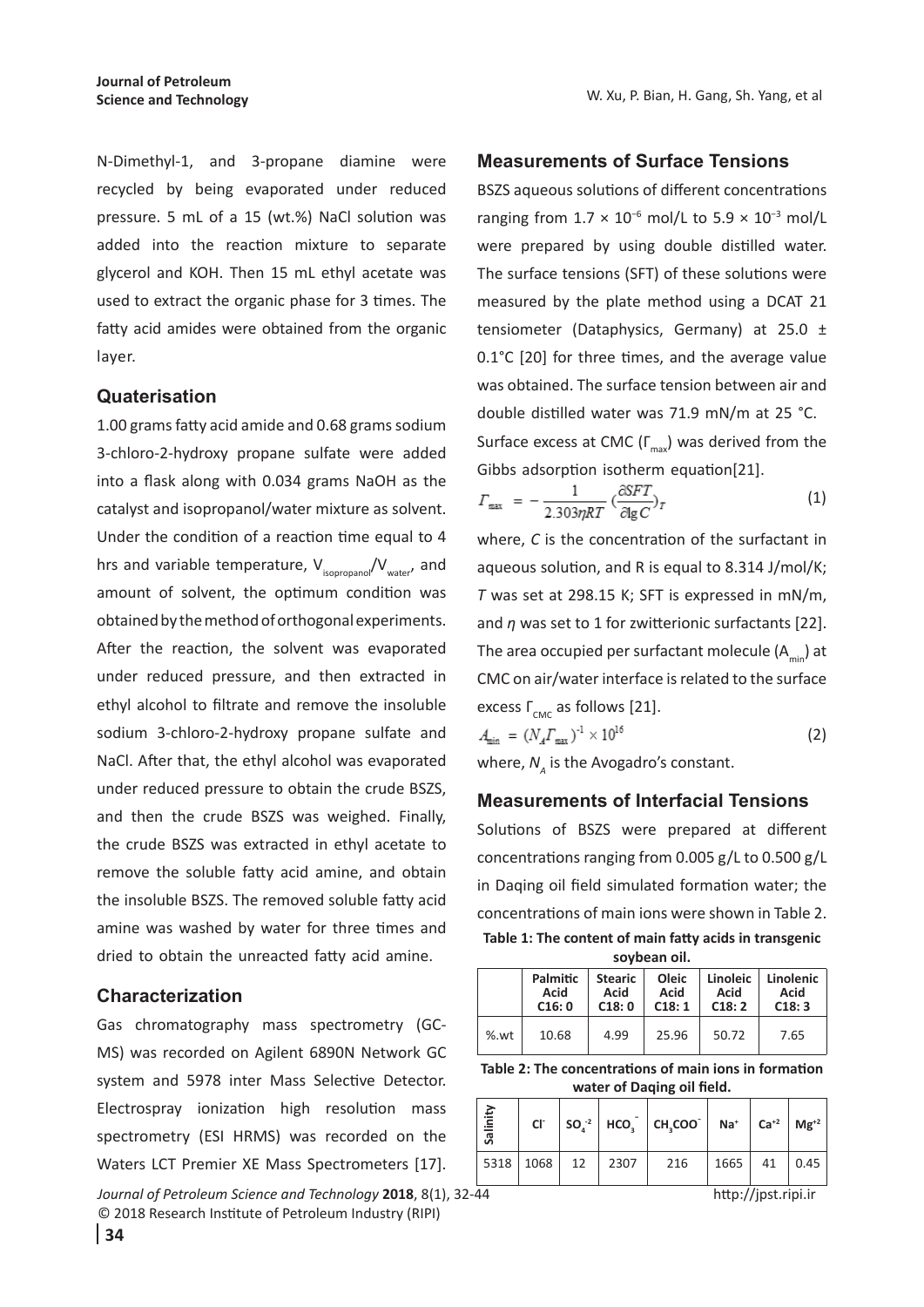Interfacial tensions (IFT) between Daqing crude oil and these solutions were measured by the spinningdrop method at 50  $\pm$  0.1 °C (the average stratum temperature of Daqing oilfield, China) using a SVT 20 tensiometer (Dataphysics, Germany) [23]. The interfacial tension between Daqing crude oil and the simulated formation water was 9.40 mN/m at 50 °C.

### **Measurement of Contact Angle**

The contact angles of 0.500 g/L BSZS solution were measured by sessile drop technique at 25 °C [24] for 5 times for each sample and the average value was figured out. Double distilled water showed an average contact angle of 92.04° on the hydrophobic acrylic substrate at 25 °C [24].

#### **Measurement of Foaming Property**

The foaming property of 0.500 g/L BSZS solution was obtained according to Ross-Miles test [25] at 40 °C [7]. The foam heights at the beginning and after 10 min were recorded (hr./mm). The experiments were repeated for 3 times.

### **Measurement of Emulsifying Property**

10 mL BSZS aqueous solution of 0.50 g/L concentration

and 10 mL liquid paraffin were added into 20 mL graduated test tube at room temperature. The tube was shaken violently for 2 min, and was then left quietly for 1 min. The time was recorded when the volume of the separated water was 3 mL (15% volume of the emulsion) and 5 mL (25% volume of the emulsion) [17].

#### **Measurement of Krafft Point**

5 mL of a 1% (m/m) BSZS aqueous solution was added into the test tube, which was placed in a thermostat water bath at 50 °C. Then, water temperature was reduced slowly until solid appeared in the aqueous solution.

#### **RESULTS AND DISCUSSION**

## **The Structural Characterization and Yields of Amidation**

The GC spectrogram of the product from amidation reaction is shown in Figure 1, in which peaks with the retention time of 12.25, 13.86, 13.92, 14.05, and 14.35 min represent the different fatty acid amides, corresponding to the fatty acid amides with hydrophobic carbon chains of C16:0, C18:2, C18:1, C18:3, C18:0 respectively.



**Figure 1: The GC spectrogram of the product from amidation reaction.**

*Journal of Petroleum Science and Technology* **2018**, 8(1), 32-44 © 2018 Research Institute of Petroleum Industry (RIPI)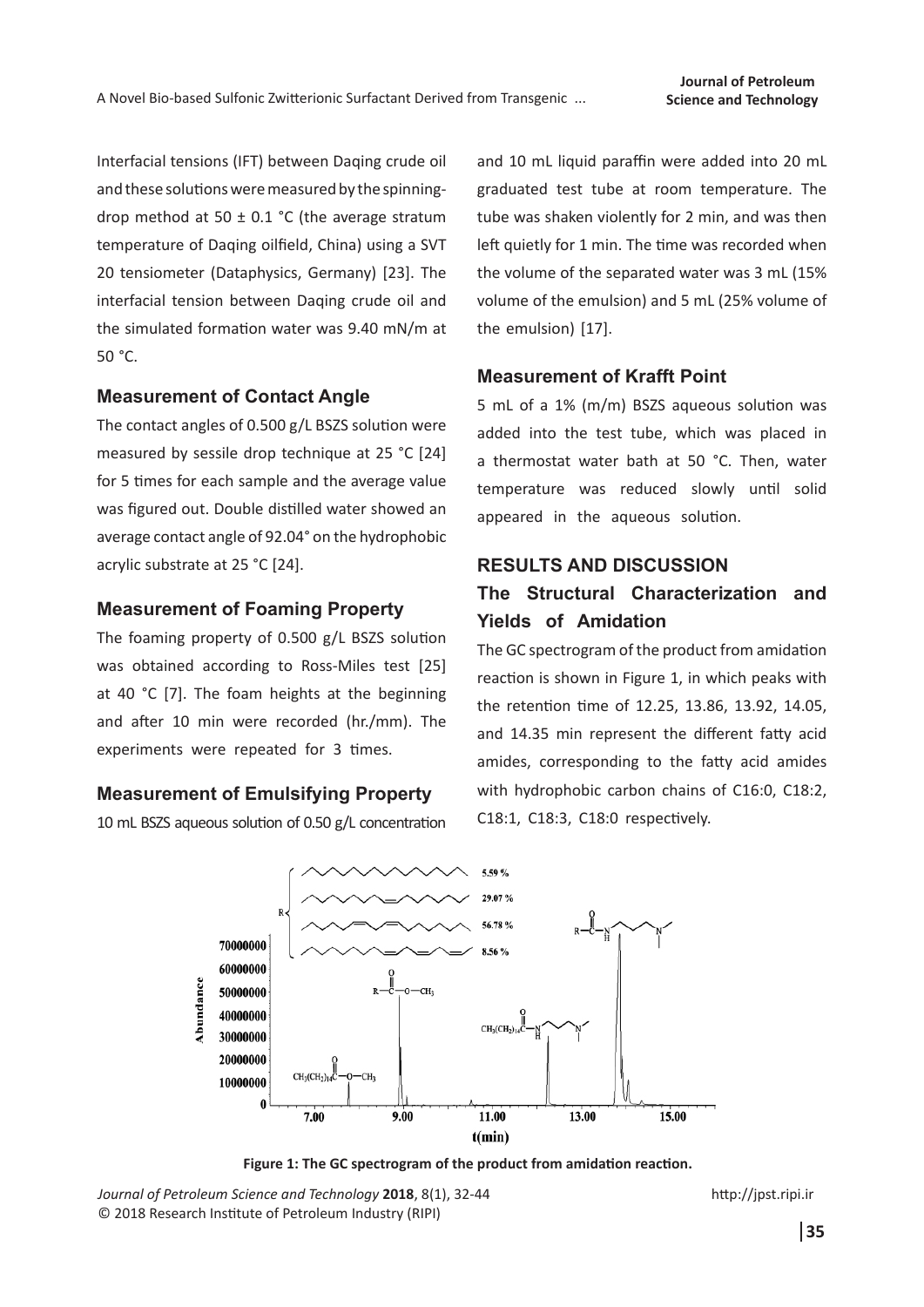Moreover, peaks with retention time of 7.77, 8.90, 8.93, and 9.07 min represented the different fatty acid methyl esters respectively. Furthermore, the molecular weights of each fatty acid amide with

hydrophobic carbon chain of C16:0, C18:2, C18:1, C18:3, and C18:0 were detected by the mass spectrum shown in Figure 2.



*Journal of Petroleum Science and Technology* **2018**, 8(1), 32-44 © 2018 Research Institute of Petroleum Industry (RIPI)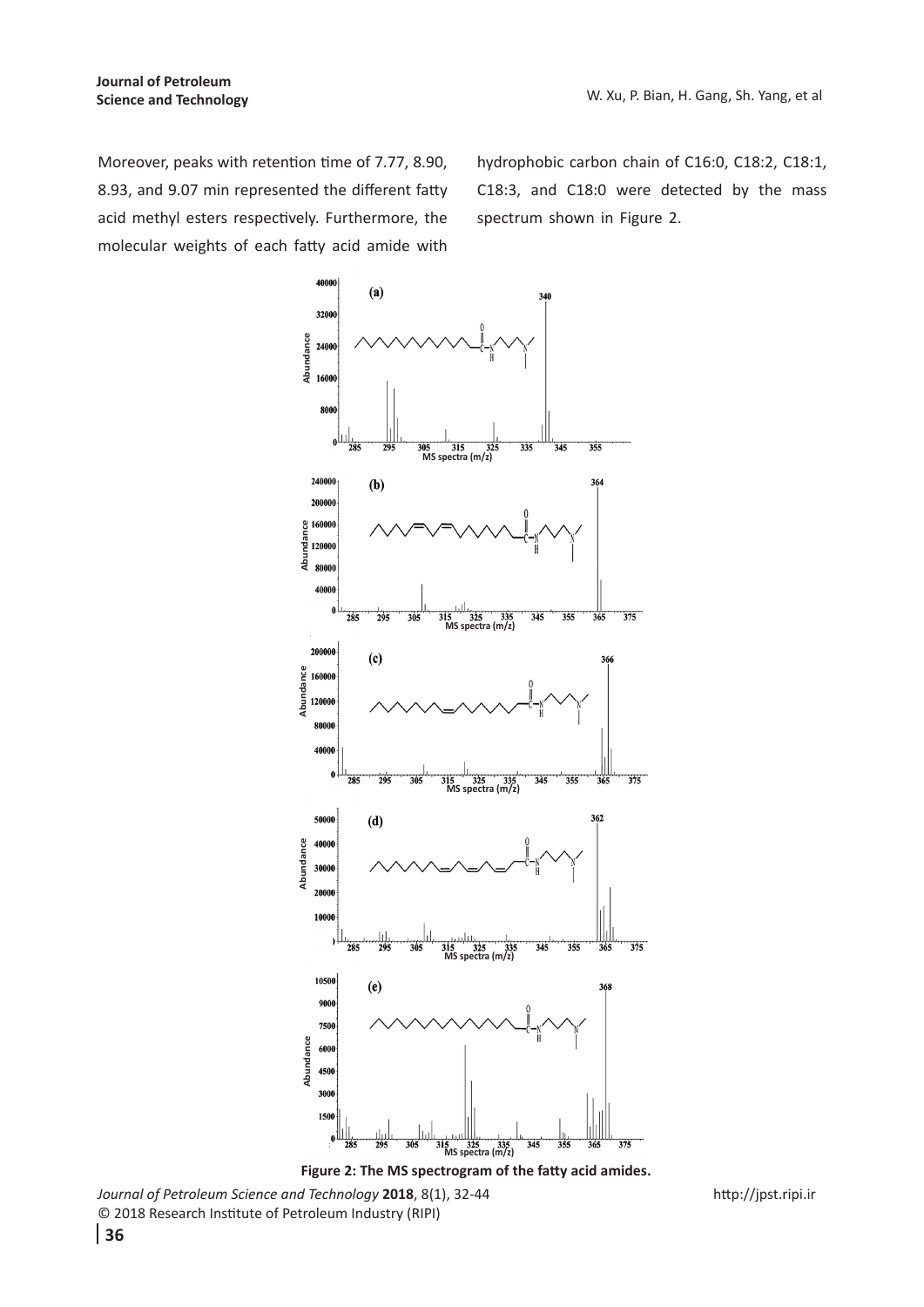The condition and yields of amidation orthogonal experiment are shown in Table 3. Under the condition of number of transgenic soybean oil to the number of N, N-Dimethyl-1, 3-propane diamine equal to 1:3, the variables were temperature, reaction time, and the amount of KOH. In addition, the optimum condition was obtained by the method of orthogonal experiment. *A*, *B*, and C in Table 3 represent the temperature, reaction time, the mole ratio of KOH to transgenic soybean oil respectively.

|  |  | Table 3: The yields of amidation in different conditions. |  |  |
|--|--|-----------------------------------------------------------|--|--|
|--|--|-----------------------------------------------------------|--|--|

|                | A<br>T('C) | B<br>t (hr.)   | C<br><b>KOH</b> /transgenic<br>soybean oil<br>(n/n) | K<br>Yield (%) |
|----------------|------------|----------------|-----------------------------------------------------|----------------|
| $\mathbf{1}$   | 120        | 2              | 6                                                   | 1.67           |
| 2              | 120        | 3              | 3                                                   | 9.35           |
| 3              | 120        | 4              | 1.5                                                 | 10.40          |
| 4              | 130        | 2              | 3                                                   | 3.36           |
| 5              | 130        | 3              | 1.5                                                 | 7.66           |
| 6              | 130        | 4              | 6                                                   | 11.72          |
| 7              | 140        | $\overline{2}$ | 1.5                                                 | 10.98          |
| 8              | 140        | 3              | 6                                                   | 3.25           |
| 9              | 140        | 4              | 3                                                   | 26.96          |
| K1             | 7.14       | 5.34           | 9.68                                                |                |
| K <sub>2</sub> | 7.58       | 6.75           | 13.23                                               |                |
| K3             | 13.73      | 16.36          | 5.55                                                |                |
| R              | 6.59       | 11.02          | 7.68                                                |                |

*K* corresponds to the yield under different conditions, and R is the range of yield in different conditions. The results show that the higher the temperature is, the higher the yield is. Also, a higher yield was obtained at longer times. Moreover, when

the mole ratio of KOH to transgenic soybean oil was 3, the yield was the highest. In addition,  $R_{B} > R_{C} > R_{A}$ , which means that the reaction time was the most influential factor; moreover, the mole ratio of KOH to transgenic soybean oil took the second place. Additionally, temperature was the least influential factor and had a little effect on the yield.

The yield of amidation was very low, and KOH was not distributed well in the reactants in the absence of solvent. To promote the yield, 3 different solvents at different concentrations were used to optimize the reaction condition listed in Table 4.

| solvents.                             |                                    |           |  |  |
|---------------------------------------|------------------------------------|-----------|--|--|
| Solvent                               | Volume                             | Yield (%) |  |  |
| Dioxane                               | 4 mL<br>$(0.0469$ mol)             | 32.21     |  |  |
| methanol                              | 4 mL<br>$(0.0988 \text{ mol})$     | 32.13     |  |  |
| N, N-Dimethyl-1,<br>3-propane diamine | $3.8$ mL<br>$(0.0304 \text{ mol})$ | 74.11     |  |  |

**Table 4: The yields of amidation using different solvents.** 

It is clear that the yields were obviously increased differently when different solvents were used. When both of the dioxane and methanol were used as the solvents, the yield was very low. KOH could not be dissolved in dioxane in the reaction system, and it may hinder the smooth progress of the reaction. On the other hand, KOH may be dissolved in methanol. However, since the low boiling point of methanol was 64.7 °C, the reaction temperature could not reach 140 °C when the reaction refluxed. As a result, the yield was still low. When N, N-dimethyl-1, and 3-propane diamine was used as the solvent, it acted as a reactant too. Meanwhile, KOH could be dissolved in excess N, N-dimethyl-1, 3-propane diamine, which ensured the smooth progress of the mass transfer. Consequently, the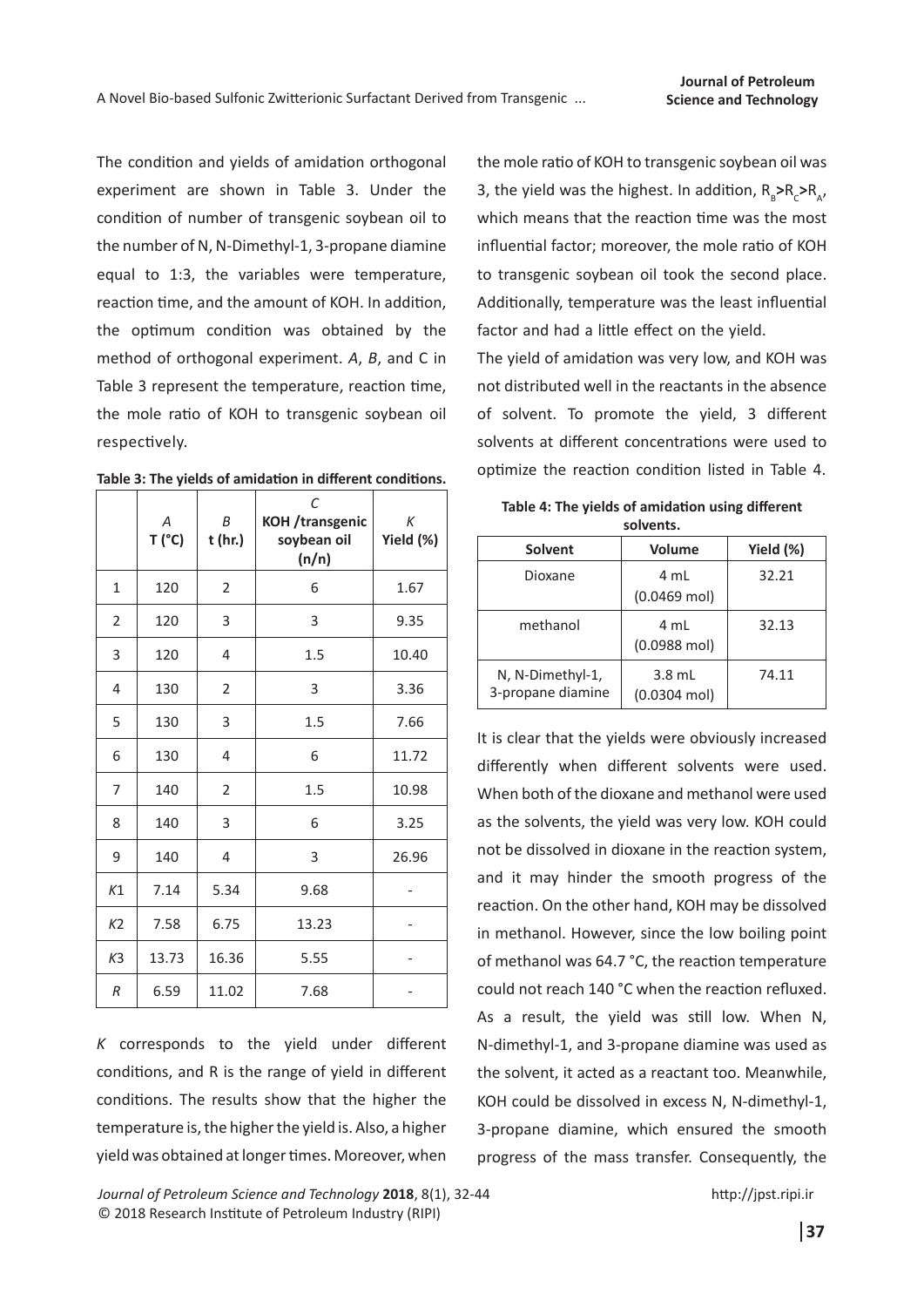yield at the mole ratio of transgenic soybean oil to N, N-dimethyl-1, and 3-propane diamine to KOH equal to 1:15:3, at a temperature of 140 °C, and for a reflux time of 8 hours reached 74.11%, which was much higher than that obtained in the other conditions.

For the amidation reaction in two steps of transesterification-amidation, the yield was 83.14% which was higher than that of the direct amidation in one step. When methyl alcohol was added into the flask, the transesterification of transgenic soybean oil was first happened through the catalysis of KOH; fatty acid methyl ester was then produced, which reacted with N, N-dimethyl-1, 3-propane diamine through amidation. Compared with transgenic soybean oil, fatty acid methyl ester more easily reacted with N, N-dimethyl-1, 3-propane diamine. However, transesterificationamidation needed complicated operation and more energy consumption; for example, glycerol and methanol needed to be removed respectively. As a result, the direct amidation was more practical and economical. In addition, in comparison with the method reported for the synthesis of nonedible fatty acid amide [16], the direct amidation is simpler, is more environmentally friendly, and has lower pollutant emission since the glycerol produced in the reaction could be used as an industrial raw material; this is significant for its application to industrial production.

## **The Yields of Quaterisation and Structural Characterization**

Table 5 lists yields (*K*) at different temperatures (*A*), volume ratios of isopropanol to water (*B*), and volumes of solvent (*C*) in quaterisation reaction optimized by the orthogonal experiment.

|                | A<br>T('C) | B<br>Isopropanol<br>/Water (v/v) | C<br>$V_{\text{solvent}}$<br>(mL) | К<br>Yield/% |
|----------------|------------|----------------------------------|-----------------------------------|--------------|
| $\mathbf{1}$   | 70         | 2:1                              | 10                                | 87.14        |
| $\overline{2}$ | 70         | 1:1                              | 7                                 | 85.05        |
| 3              | 70         | 1:2                              | 5                                 | 86.57        |
| 4              | 80         | 2:1                              | 7                                 | 92.59        |
| 5              | 80         | 1:1                              | 5                                 | 89.25        |
| 6              | 80         | 1:2                              | 10                                | 84.37        |
| 7              | 90         | 2:1                              | 5                                 | 85.92        |
| 8              | 90         | 1:1                              | 7                                 | 92.93        |
| 9              | 90         | 1:2                              | 10                                | 91.38        |
| K1             | 86.25      | 88.55                            | 87.63                             |              |
| K <sub>2</sub> | 88.74      | 89.08                            | 90.19                             |              |
| K <sub>3</sub> | 90.08      | 87.44                            | 87.25                             |              |
| R              | 4.55       | 1.64                             | 2.94                              |              |

**Table 5: The yields of quaterisation in different conditions.**

It is suggested that the higher the temperature should be, the higher the yield should be. Also, when isopropanol to water ratio  $(v/v)$  was 1:1, the yield was the highest.  $V_{solvent}$  = 7 mL per 1 gram of fatty acid amine was the best.  $R_A > R_C > R_B$  indicated that temperature was the most significant factor, and  $V_{solvent}$  took the second place, while isopropanol to water ratio (v/v) was the least influential factor. As a result, the optimum reaction condition for quaterisation was a temperature of 90 °C, an isopropanol to water ratio (v/v) of 1: 1, and a  $V_{solvent}$ of 7 mL/g, which lead to a yield of 92.93 %.

The molecular weight of the BSZS was determined by ESI-MS, and the ionization way of ESI-MS was positive ion mode with Na<sup>+</sup>, as shown in Figure 3.

*Journal of Petroleum Science and Technology* **2018**, 8(1), 32-44 © 2018 Research Institute of Petroleum Industry (RIPI)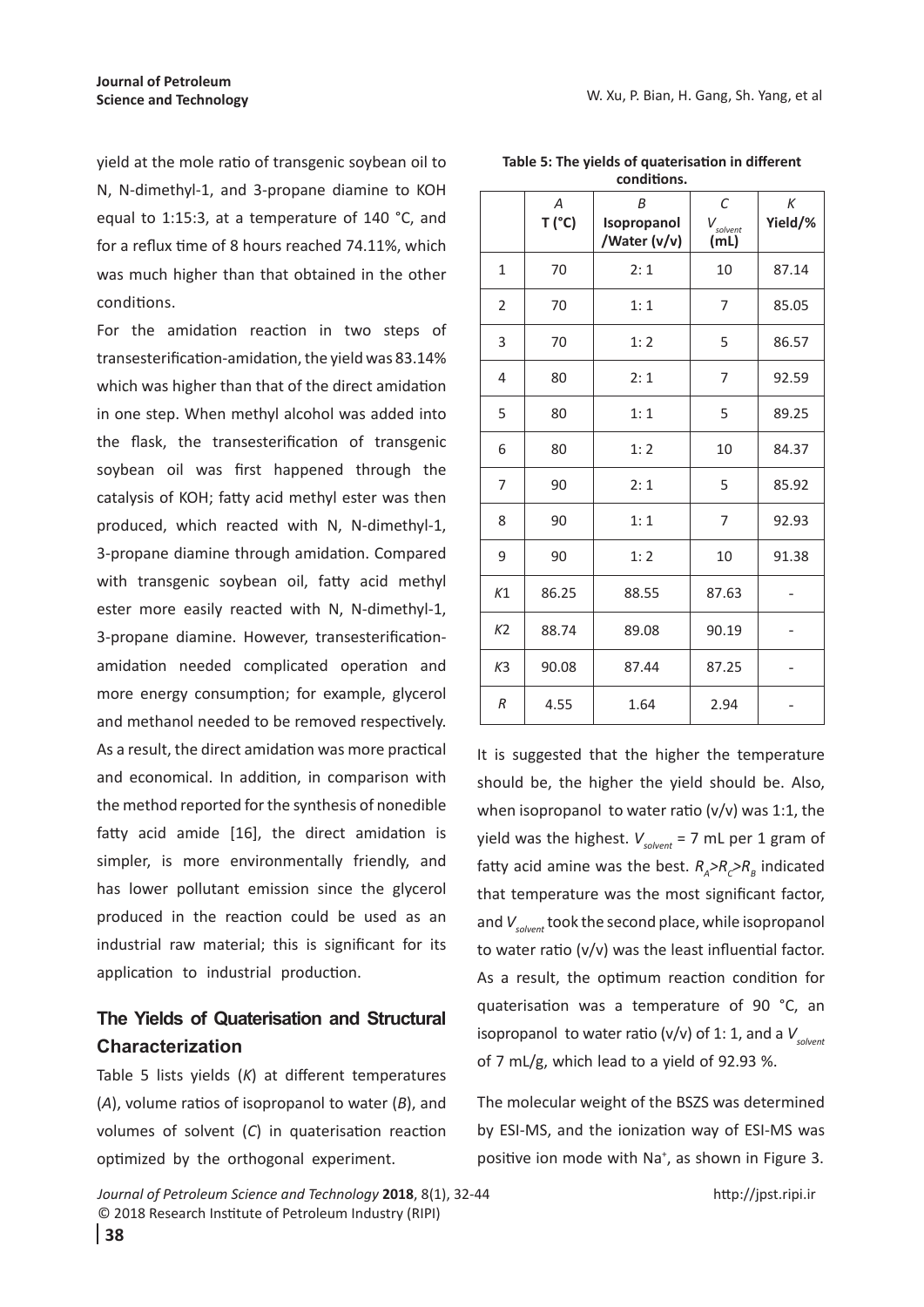

**Figure 3: The ESI-MS spectrogram of BSZS.**

The mass to charge ratios (*m/z*) of main peaks were 499.2 501.3, 523.3, 525.3, 527.3, and 529.3, which respectively correspond to BSZS with C16:0, C18:3, C18:3, C18:2, C18:1, C18:0. The *m/z* ratios of BSZS with different fatty acid alkyl chains are listed in Table 6.

**Table 6: The** *m***/***z* **of BSZS with different fatty acid alkyl chains.**

| Type<br>of<br>fatty<br>acid<br>alkyl<br>chain | Molecular<br>formula<br>of BSZS                                                                               | M | $M+H^+$ | $M+Na+$ | $M + K^+$ |
|-----------------------------------------------|---------------------------------------------------------------------------------------------------------------|---|---------|---------|-----------|
| C16:0                                         | $ C_{24}H_{48}N_2O_5S $ 476.3284 477.3362 499.3182 515.2921                                                   |   |         |         |           |
| C18:0                                         | $\mid$ C <sub>26</sub> H <sub>54</sub> N <sub>2</sub> O <sub>5</sub> S  506.3753 507.3832  529.3651  545.3391 |   |         |         |           |
| C18:1                                         | $ C_{26}H_{52}N_2O_5S $ 504.3597   505.3675   527.3495   543.3234                                             |   |         |         |           |
| C18:2                                         | $ C_{26}H_{50}N_2O_6S $ 502.3441 503.3518 525.3339 541.3077                                                   |   |         |         |           |
| C18:3                                         | $\mid$ C <sub>26</sub> H <sub>48</sub> N <sub>2</sub> O <sub>6</sub> S  500.3285   501.3361  523.3183         |   |         |         | 539.292   |

### **Surface Properties**

Equilibrium surface tension as a function of BSZS concentrations at 25.0 °C is illustrated in Figure 4.



**Figure 4: The surface tensions versus the concentration of BSZS at 25.0 °C.**

The critical micelle concentration (CMC) and surface tension at CMC (SFT<sub>CMC</sub>) were estimated from the breakpoints of the plots. The CMC of BSZS was as low as  $6.92 \times 10^{-5}$  mol/L with a  $SFT<sub>CMC</sub>$ of 28.50 mN/m. Moreover, the calculated surface excess (*Γmax*) and the area occupied per surfactant molecule (*Amin*) at CMC on air/water interface were  $4.90 \mu \text{mol/m}^2$  and 0.339 nm<sup>2</sup>/molecule respectively.

An exceptive phenomenon shown in Figure 4 depicts that the surface tension kept decreasing by raising the BSZS concentration above the CMC point. This may be related to the double bond in the major hydrophobic chain of BSZS (as shown in Scheme 1).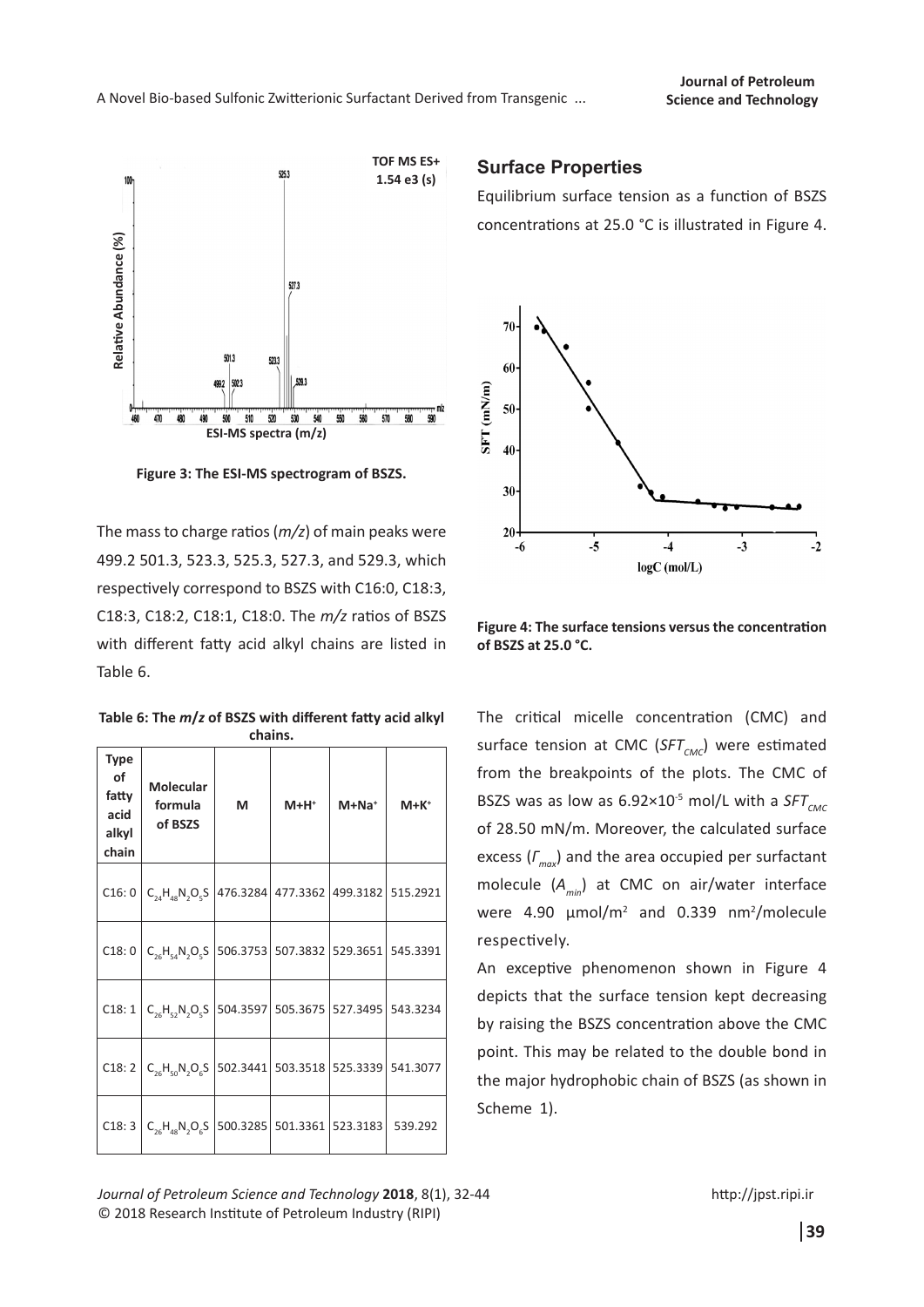

**Scheme 1: The synthetic method of BSZS from transgenic soybean oil.**

Double bonds are mostly cis-formed; moreover, the hydrophobic chain with a double bond has compressibility; as a result, the arrangement of surfactants molecules is incompact. When reaching the CMC of BSZS, the arrangement of the surfactant molecules on the surface is relatively incompact. When the surfactant concentration was increased, the air–water surface could accommodate more surfactant molecules. Hydrophobic chains with double bonds could also be compressed to decrease space. Surfactant molecule arrangement was more compact, and the surface tension of the solution was lower [18]. A similar phenomenon of anionic surfactants with a double bond hydrophobic chain had been reported elsewhere [26].

### **Interfacial Properties**

Dynamic interfacial tensions (DIFT) between Daqing crude oil and the simulated formation water at the different concentrations of BSZS solutions and at a temperature of 50.0 °C are displayed in Figure 5(a).

*Journal of Petroleum Science and Technology* **2018**, 8(1), 32-44 © 2018 Research Institute of Petroleum Industry (RIPI)



**Figure 5: Dynamic interfacial tensions between Daqing crude oil and different concentrations of BSZS in the**  simulated formation water at 50.0 °C; (a) without Na<sub>2</sub>CO<sub>3</sub>, (b) with 0.5 M Na<sub>2</sub>CO<sub>3</sub> added, (c) dynamic interfacial **tensions between Daqing crude oil and 0.02 g/L BSZS in the simulated formation water having different**  concentrations of Na<sub>2</sub>CO<sub>3</sub> at 50.0 °C.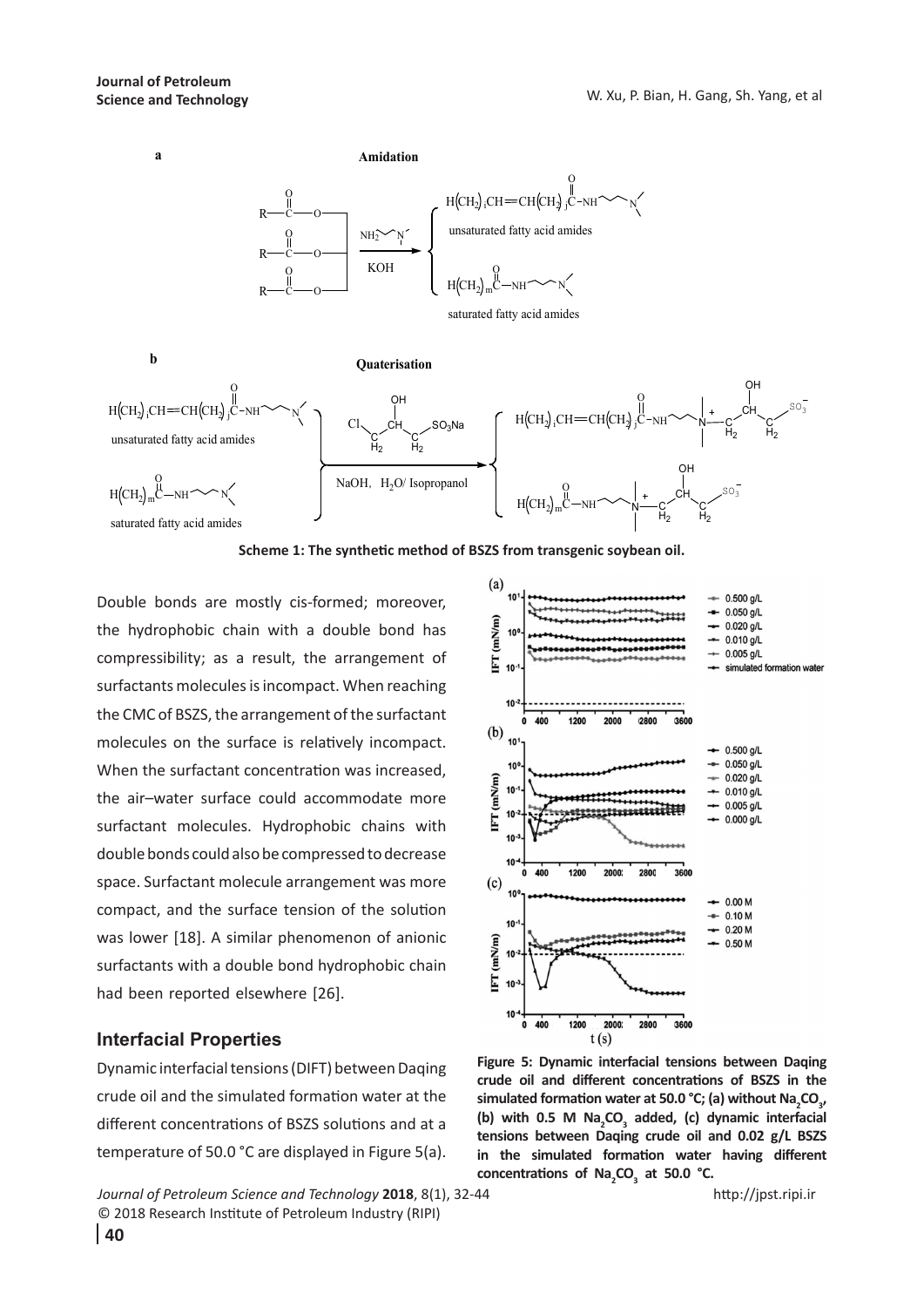It shows that DIFT is remained unchanged by changing time, but it is decreased by an increase in concentrations. The interfacial tension between crude oil and the simulated formation water solutions decreased to 7.91 mN/m at a BSZS concentration of 0.500 g/L.

When  $\textsf{Na}_2\textsf{CO}_3$  was added into the simulated formation water, DIFT was decreased significantly, and the interfacial properties were improved obviously, as shown in Figure 5(b). A stable ultra-low IFT between crude oil and the simulated formation water was obtained with the system containing 0.010 g/L BSZS and 0.500 M  $\text{Na}_2\text{CO}_3$  in solutions. Traditional petroleum-based surfactants such as petroleum sulfonates [27] and alkyl benzene sulfonates [28] along alkali (NaOH or Na<sub>2</sub>CO<sub>3</sub>) are widely used in oil recovery. The acidic components (petroleum acids) in crude oil can react with alkaline in solution to produce in situ surfactant, which can interact with petroleum-based surfactants and reduce the IFT between crude oil and water remarkably [29-32]. Meanwhile, it can be seen in Figure 5(c) that the interfacial properties could be further reduced by an increase in the concentration of Na<sub>2</sub>CO<sub>3</sub>. The minimum DIFT is in 10<sup>−3</sup> mN/m orders of magnitude at 0.02 g/L BSZS, which is critically required for the effective displacement of residual crude oil from the pores and capillaries of petroleum reservoirs [33].

#### **Foaming and Emulsification Properties**

The Ross–Miles test revealed the initial foam height of 86 mm at a 0.500 g/L BSZS solution; after 5, 10, and 30 min, the foam height was 86, 82, and 80 mm respectively, indicating a little change after 30 minutes. This implied that BSZS inherited very strong foaming ability and stability.

The average time for separating 3 mL (15 vol.% of the emulsion) and 5 mL (25 vol.% of the emulsion) water was 283.6 and 504.4 s respectively, which confirmed that BSZS had a strong emulsification property. Moreover, the emulsion produced by BSZS and liquid paraffin was pretty stable because the emulsion layer still existed after 30 min.

#### **Contact Angle and Krafft Point**

The average contact angle of air/water/solid was reduced from 92.04 to 44.1° at a BSZS concentration of 0.500 g/L, which showed an excellent wetting property. The Krafft point of 1% surfactant solution was below 0 °C. 1% BSZS in an aqueous solution was clear and transparent at different temperatures greater than 0 °C. The Krafft point is the temperature below which the solubility of surfactant is quite low and insufficient for micellization; moreover, the solubility changes evidently at this point [34]. The Krafft point of  $C_{16}H_{33}SO_3$ Na and  $C_{18}H_{37}SO_3$ Na were 55.3 and 64.8 °C respectively in a previous research [34]. The Krafft point blew 0 °C indicates that BSZS has better solubility than normal alkyl benzene sulfonates.

#### **CONCLUSIONS**

A novel bio-based sulfonic zwitterionic surfactant derived from renewable transgenic soybean oil was successfully synthesized using the strategy of the two-step route of amidation and quaterisation. The novel bio-based sulfonic zwitterionic surfactant showed a CMC as low as 33.34 mg/L with a surface tension of 28.50 mN/m and a higher interfacial activity in aqueous solutions containing  $\text{Na}_2\text{CO}_3$ . The interfacial tension between crude oil and the simulated formation water was greatly reduced to an ultra-low order ( $\leq 10^{-2}$  mN/m) at 10 mg/L BSZS in

*Journal of Petroleum Science and Technology* **2018**, 8(1), 32-44 © 2018 Research Institute of Petroleum Industry (RIPI)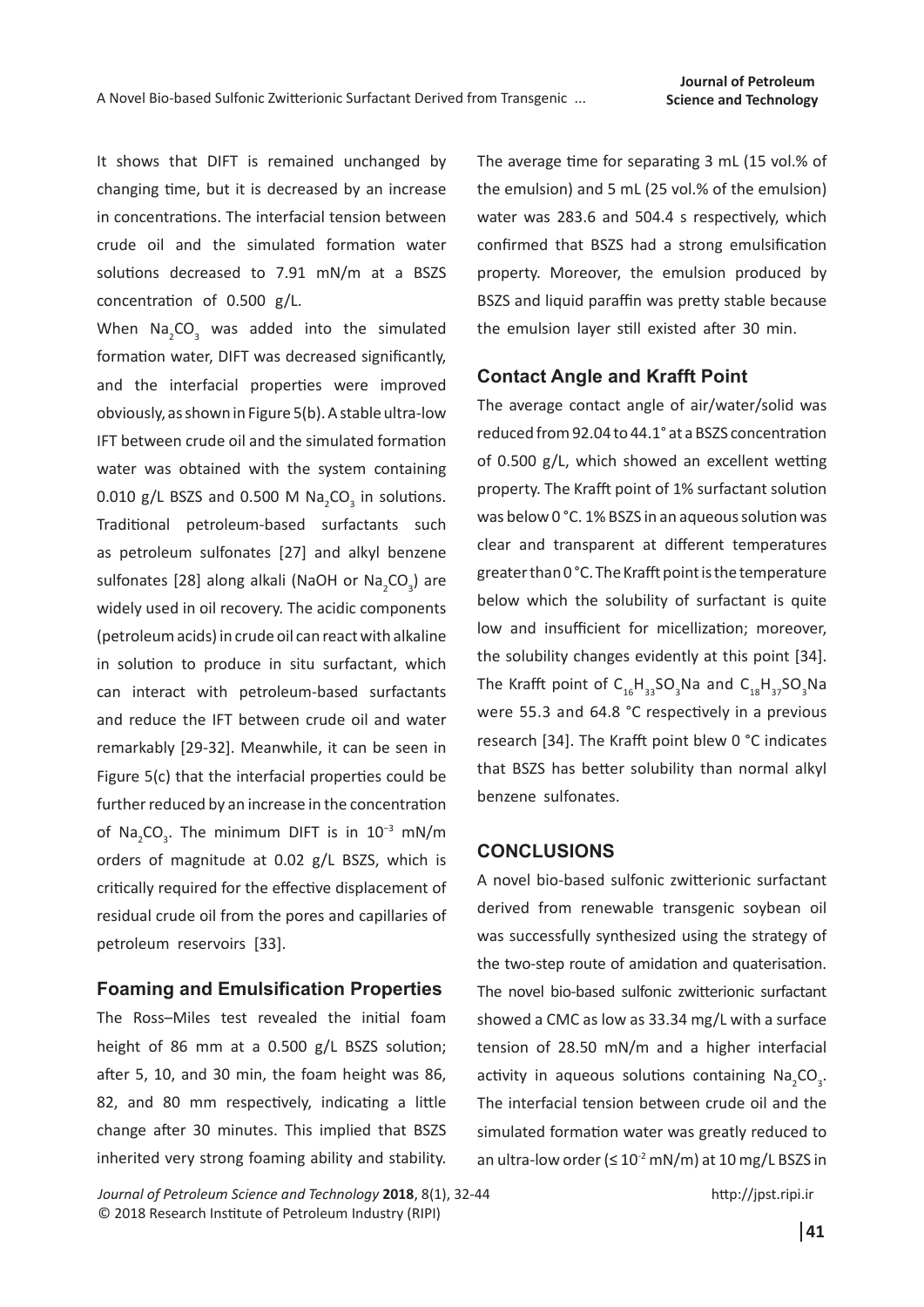W. Xu, P. Bian, H. Gang, Sh. Yang, et al

solutions. The novel bio-based sulfonic zwitterionic surfactant also exhibited strong emulsifying (504.4 s for 25 vol.% of the emulsion), foaming ability (a foam height 80 mm after 30 min), and good wetting performance (44.1°), which suggested that the novel bio-based sulfonic zwitterionic surfactant should be a very competitive candidate for surfactant flooding in oil recovery, for oil spill treatment, and for many other industrial applications.

#### **NOMENCLATURES**

| <b>BSZS</b> | : Bio-based Sulfonic Zwitterionic Surfactant  |
|-------------|-----------------------------------------------|
|             | : The Concentration of the Surfactant (mol/L) |
| <b>CMC</b>  | : Critical Micelle Concentration (mol/L)      |
| <b>DIFT</b> | : Dynamic Interfacial Tensions                |
| <b>EOR</b>  | : Enhanced Oil Recovery                       |
| IFT         | : Interfacial Tensions (mN/m)                 |
| KOH         | : Potassium Hydroxide                         |
| <b>OSDP</b> | : Oil Spill Disposal Processing               |
| SFT         | : Surface Tensions (mN/m)                     |

### **ACKNOWLEDGMENTS**

This research was supported by National Science Foundation of China (Grant No. 51574125, 21203063), the 863 Program (Grant No. 2013AA064403), and the Fundamental Research Funds for the Central Universities of China (Nos. WK1213003, WJ1214066).

## **REFERENCES**

- 1. Small L. E., Garrison Jr P. H., Winkler W. M., Seaman S. A., and et al., "Ultra Mild Skin Cleansing Composition," U. S. Patent, **1987**, *4*, 812-253.
- 2. Shah D. O. and Schchter R. S., "Improved Oil Recovery by Surfactant and Polymer Flooding (1st ed.)," Academic Press of the United Kingdom, **1997**, 1-205.
- 3. Banat I. M., "Bio-surfactants Production
- *Journal of Petroleum Science and Technology* **2018**, 8(1), 32-44 © 2018 Research Institute of Petroleum Industry (RIPI)

and Possible Uses in Microbial Enhanced Oil Recovery and Oil Pollution Remediation: A Review," *Bioresource Technology*, **1995**, *51*, 1-12.

- 4. Urum K., Grigson S., Pekdemir T., and McMenamy S., "A Comparison of the Efficiency of Different Surfactants for Removal of Crude Oil from Contaminated Soils," *Chemosphere*, **2006**, *62*, 1403-1410.
- 5. Owoseni O., Nyankson E., Zhang Y., Adams S. J., and et al., "Release of Surfactant Cargo from Interfacially-active Halloysite Clay Nanotubes for Oil Spill Remediation," *Langmuir*, **2014**, *30*, 13533-13541.
- 6. Foley P., Beach E. S., and Zimmerman J. B., "Derivation and Synthesis of Renewable Surfactants," *Chemical Society Reviews*, **2012**, *41*, 1499-1518.
- 7. Sreenu M., Rao B. V., Prasad R. B. N., Sujitha P., and et al., "Synthesis, Surface and Biological Properties of Sodium N‐Acyl Isoleucines," *European Journal of Lipid Science and Technology*, **2014**, *116*, 193-206.
- 8. Rajabi F. and Luque R., "An Efficient Renewable-Derived Surfactant for Aqueous Esterification Reactions," *RSC Advances*, **2014**, *4*, 5152-5155.
- 9. Abdelkader M. B., Azizi N., Chemli M., Chevalier Y., and et al., "Synthesis and Emulsifier Properties of a New Bio-Sourced Surfactant Based on Isosorbide," *Colloids and Surfaces A: Physicochemical and Engineering Aspects*, **2016**, *492*, 1-11.
- 10. Fan Z., Zhao Y., Preda F., Clacens J. M., and et al., "Preparation of Bio-Based Surfactants from Glycerol and Dodecanol by Direct Etherification," *Green Chemistry*, **2015**, *17*, 882-892.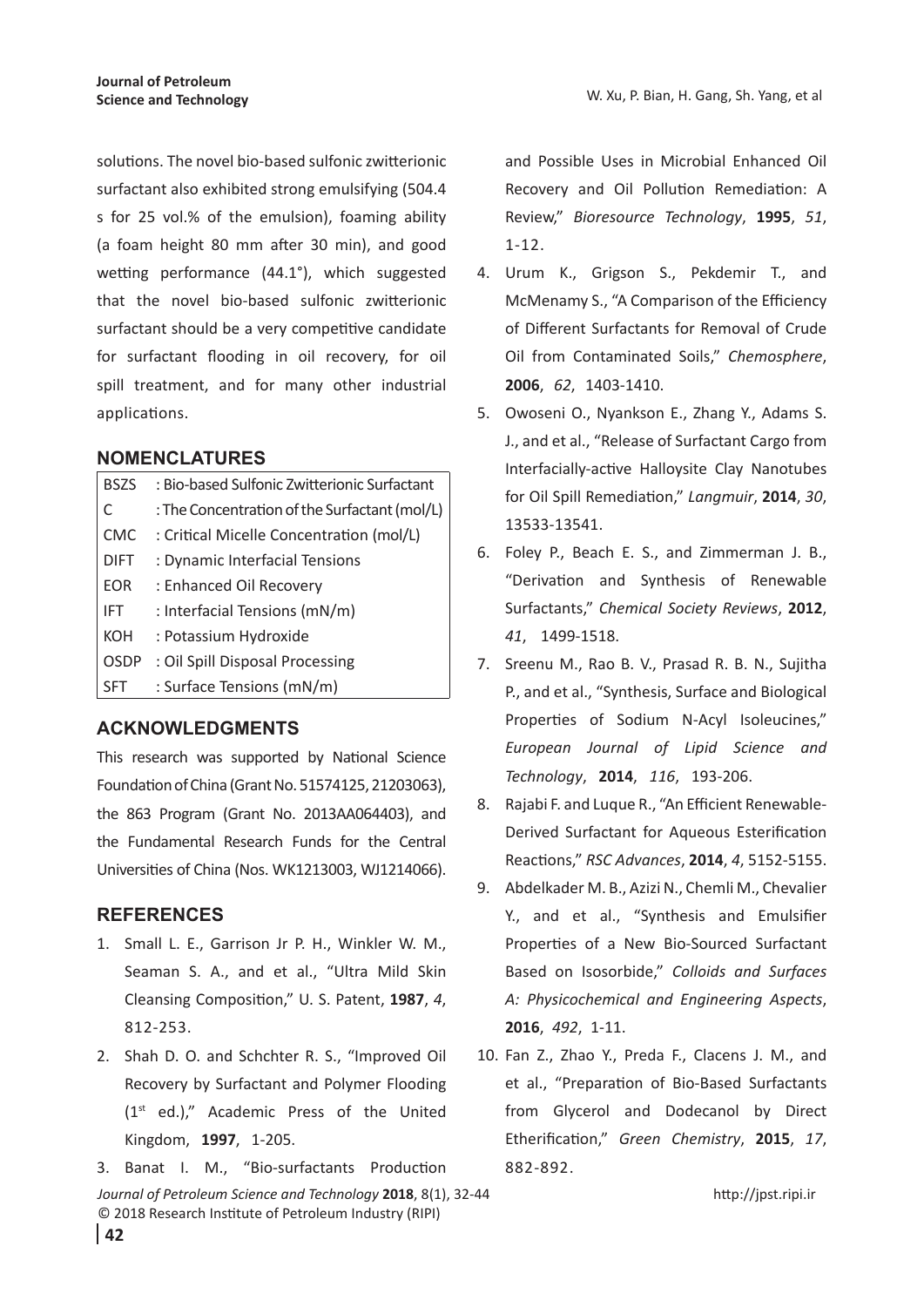- 11. Huang K., Zhang P., Zhang J., Li S., Li M., and et al., "Preparation of Bio-based Epoxies Using Tung Oil Fatty Acid-Derived C21 Diacid and C22 Triacid and Study of Epoxy Properties," *Green Chemistry*, **2013**, *15*, 2466-2475.
- 12. Negm N. A., El-Farargy A. F., Halim E. A. A., El-lboudy S., and et al., "Novel Bio-based Nonionic Surfactants: Synthesis, Surface Activity and Corrosion Inhibition Efficiency against Aluminum Alloy Dissolution in Acidic Media," *Journal of Surfactants and Detergents,* **2014**, *17*, 1203-1211.
- 13. Hu J., Jin Z., Chen T.-Y., Polley J. D., and et al., "Anionic Polymerizable Surfactants from Biobased Ω-Hydroxy Fatty Acids," *Macromolecules*, **2013**, *47,* 113-120.
- 14. Miao S., Wang P., Su Z., and Zhang S., "Vegetable-Oil-Based Polymers as Future Polymeric Biomaterials," *Acta Biomaterialia*, **2014**, *10*, 1692-1704.
- 15. Biermann U., Bornscheuer U., Meier M. A., Metzger J. O., and et al., "Oils and Fats as Renewable Raw Materials in Chemistry," *Angewandte Chemie International Edition*, **2011**, *50*, 3854-3871.
- 16. Wu M. H., Wan L. Z., and Zhang Y. Q., "A Novel Sodium N-Fatty Acyl Amino Acid Surfactant Using Silkworm Pupae as Stock Material," *Scientific Reports*, **2014**, *4*, 4428.
- 17. Zhang Q. Q., Cai B. X., Xu W. J., Gang H. Z., and et al., "The Rebirth of Waste Cooking Oil to Novel Bio-Based Surfactants," *Scientific Reports*, **2015**, 5.
- 18. Zhang Q. Q., Cai B. X., Xu W. J., Gang H. Z., and et al., "Novel Zwitterionic Surfactant Derived from Castor Oil and Its Performance Evaluation

for Oil Recovery," *Colloids and Surfaces A: Physicochemical and Engineering Aspects*, **2015**, *483*, 87-95.

- 19. Feng D., Zhang Y., Chen Q., Wang J., et al., "Synthesis and Surface Activities of Amidobetaine Surfactants with Ultra-Long Unsaturated Hydrophobic Chains," *Journal of Surfactants and Detergents*, **2012**, *15*, 657-661.
- 20. Wang H., Gang H., Ye R., and Mu B., "Interaction between Bio-surfactant Surfactin and Cationic Surfactant Cetyl Trimethyl Ammonium Bromide in Mixed Micelle," *Colloid and Polymer Science*, **2014**, *292*, 3169-3176.
- 21. Lu T., Lan Y., Liu C., Huang J. et al., "Surface Properties, Aggregation Behavior and Micellization Thermodynamics of a Class of Gemini Surfactants with Ethyl Ammonium Headgroups," *Journal of Colloid and Interface Science*, **2012**, *377*, 222-230.
- 22. Eastoe J., Nave S., Downer A., Paul A. et al., "Adsorption of Ionic Surfactants at the Air-Solution Interface," *Langmuir*, **2000**, *16*, 4511- 4518.
- 23. Zhang Q. Q., Cai B. X., Gang H. Z., Yang S. Z., et al., "A Family of Novel Bio-Based Zwitterionic Surfactants Derived from Oleic Acid," *RSC Advances*, **2014**, *4*, 38393-38396.
- 24. Nedyalkov M., Alexandrova L., Platikanov D., Levecke B., et al., "Wetting Properties of Aqueous Solutions of Hydrophobically Modified Inulin Polymeric Surfactant," *Colloid and Polymer Science*, **2008**, *286*, 713-719.
- 25. Sreenu M., Rao B. V. S. K., Prasad R. B. N., Sujitha P. et al., "Synthesis, Surface and Biological Properties of Sodium N-Acyl Isoleucines," *European Journal of Lipid Science*

*Journal of Petroleum Science and Technology* **2018**, 8(1), 32-44 © 2018 Research Institute of Petroleum Industry (RIPI)